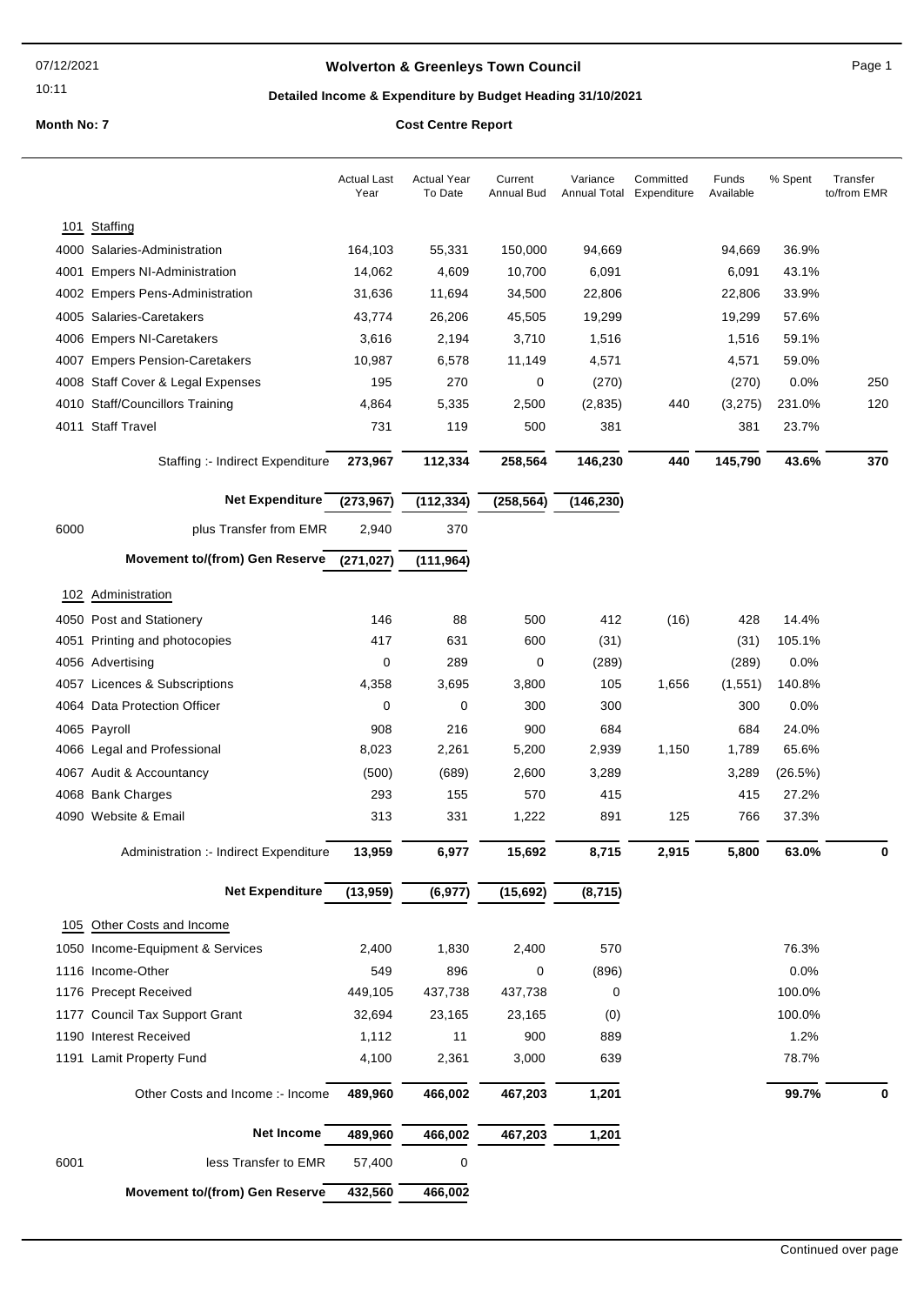10:11

## **Wolverton & Greenleys Town Council** Manual Page 2

## **Detailed Income & Expenditure by Budget Heading 31/10/2021**

|          |                                           | <b>Actual Last</b><br>Year | <b>Actual Year</b><br>To Date | Current<br>Annual Bud | Variance<br>Annual Total Expenditure | Committed | Funds<br>Available | % Spent | Transfer<br>to/from EMR |
|----------|-------------------------------------------|----------------------------|-------------------------------|-----------------------|--------------------------------------|-----------|--------------------|---------|-------------------------|
|          | 201 Town Hall-Running                     |                            |                               |                       |                                      |           |                    |         |                         |
|          | 1000 Rent from Tenants                    | 20,232                     | 12,128                        | 20,760                | 8,632                                |           |                    | 58.4%   |                         |
|          | 1010 Library Recharges                    | 7,000                      | 5,250                         | 7,000                 | 1,750                                |           |                    | 75.0%   |                         |
|          | 1110 Income-Meeting Room                  | 14                         | 18                            | 500                   | 482                                  |           |                    | 3.6%    |                         |
|          | 1116 Income-Other                         | 1,021                      | 911                           | 500                   | (411)                                |           |                    | 182.2%  |                         |
|          | Town Hall-Running :- Income               | 28,267                     | 18,307                        | 28,760                | 10,453                               |           |                    | 63.7%   | 0                       |
|          | 4058 IT Costs                             | 7,340                      | 8,219                         | 8,600                 | 381                                  |           | 381                | 95.6%   |                         |
|          | 4100 Rates                                | 5,993                      | 5,993                         | 6,100                 | 107                                  |           | 107                | 98.2%   |                         |
|          | 4101 Water Charges                        | 377                        | 24                            | 400                   | 376                                  |           | 376                | 6.1%    |                         |
| 4110 Gas |                                           | 3,385                      | 1,247                         | 2,000                 | 753                                  |           | 753                | 62.3%   |                         |
|          | 4111 Electricity                          | 2,508                      | 1,160                         | 4,325                 | 3,165                                |           | 3,165              | 26.8%   |                         |
|          | 4115 Telephone                            | 13                         | 16                            | 1,300                 | 1,284                                |           | 1,284              | 1.2%    |                         |
|          | 4116 Internet                             | 597                        | 325                           | 650                   | 325                                  |           | 325                | 50.1%   |                         |
|          | 4120 Town Hall-Minor Expenses             | 294                        | 724                           | 1,500                 | 776                                  | 35        | 741                | 50.6%   |                         |
|          | 4125 Town Hall-Maintenance                | 4,693                      | 5,341                         | 1,000                 | (4, 341)                             | 187       | (4,528)            | 552.8%  | 4,815                   |
|          | 4126 Cleaning                             | 5,582                      | 1,430                         | 7,050                 | 5,620                                |           | 5,620              | 20.3%   |                         |
|          | 4128 Town Hall-Security                   | 1,035                      | 2,250                         | 1,300                 | (950)                                |           | (950)              | 173.1%  | 2,250                   |
|          | 4140 PWLB-Repayments                      | 40,953                     | 40,953                        | 41,000                | 47                                   |           | 47                 | 99.9%   |                         |
|          | 4315 Equipmt Purchase & Maint.            | 3,339                      | 3,088                         | 15,500                | 12,413                               |           | 12,413             | 19.9%   |                         |
|          | Town Hall-Running :- Indirect Expenditure | 76,109                     | 70,770                        | 90,725                | 19,955                               | 221       | 19,733             | 78.2%   | 7,065                   |
|          | Net Income over Expenditure               | (47, 842)                  | (52, 463)                     | (61, 965)             | (9, 502)                             |           |                    |         |                         |
| 6000     | plus Transfer from EMR                    | 0                          | 7,065                         |                       |                                      |           |                    |         |                         |
|          | <b>Movement to/(from) Gen Reserve</b>     | (47, 842)                  | (45, 398)                     |                       |                                      |           |                    |         |                         |
|          | 203 Leased Assets                         |                            |                               |                       |                                      |           |                    |         |                         |
|          | 4152 Greenleys Depot                      | 1,768                      | (1,504)                       | 2,000                 | 3,504                                |           | 3,504              | (75.2%) |                         |
|          | 4153 Water Tower                          | 2,084                      | 1,797                         | 500                   | (1, 297)                             |           | (1,297)            | 359.3%  |                         |
|          | 4155 Urban Farm                           | 140                        | 0                             | 500                   | 500                                  |           | 500                | 0.0%    |                         |
|          |                                           |                            | 293                           | 3,000                 |                                      |           | 2,707              |         |                         |
|          | Leased Assets :- Indirect Expenditure     | 3,992                      |                               |                       | 2,707                                | 0         |                    | 9.8%    | 0                       |
|          | <b>Net Expenditure</b>                    | (3,992)                    | (293)                         | (3,000)               | (2,707)                              |           |                    |         |                         |
|          | 210 Allotments                            |                            |                               |                       |                                      |           |                    |         |                         |
|          | 1020 Community Orchard                    | 47                         | 47                            | 58                    | 11                                   |           |                    | 80.7%   |                         |
|          | 1021 Hodge Furze                          | 51                         | (49)                          | 0                     | 49                                   |           |                    | 0.0%    |                         |
|          | 1022 Old Wolverton                        | 675                        | 75                            | 706                   | 631                                  |           |                    | 10.6%   |                         |
|          | 1023 Stacey Hill                          | 5,591                      | 1,654                         | 5,809                 | 4,155                                |           |                    | 28.5%   |                         |
|          | Allotments :- Income                      | 6,364                      | 1,726                         | 6,573                 | 4,847                                |           |                    | 26.3%   | 0                       |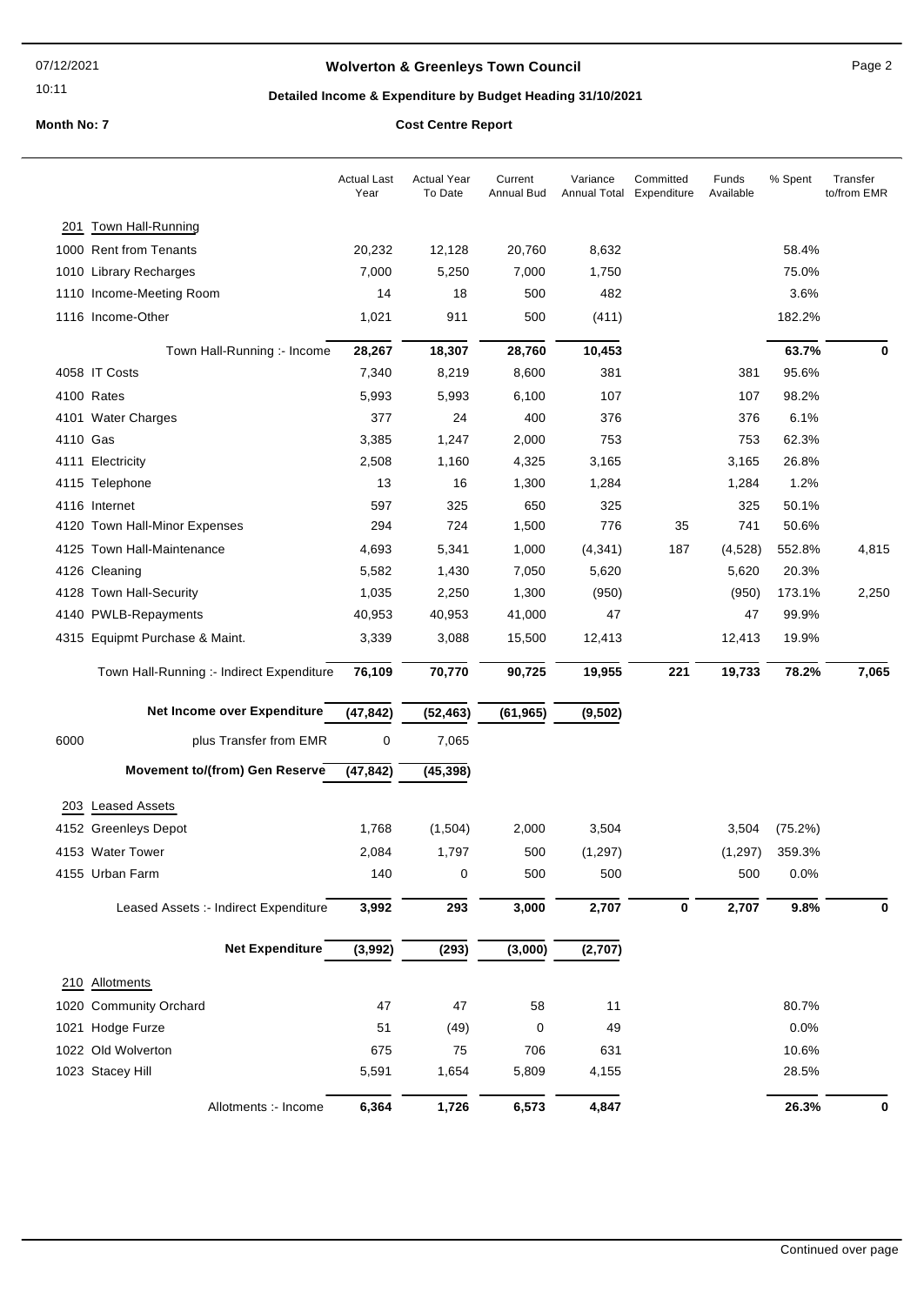### 07/12/2021

## 10:11

## **Wolverton & Greenleys Town Council** Manual Page 3

## **Detailed Income & Expenditure by Budget Heading 31/10/2021**

| 4209 In Bloom<br>0<br>30<br>$\mathbf 0$<br>(30)<br>0.0%<br>(30)<br>4400 General Allotment Costs<br>404<br>62<br>0<br>(62)<br>0.0%<br>(62)<br>197<br>105.3%<br>1,854<br>1,646<br>1,750<br>104<br>(93)<br>4405 Stacey Hill Expenses<br>4407 Old Wolverton<br>429<br>490<br>371<br>371<br>24.3%<br>119<br>4408 Orchard Allotments<br>332<br>88<br>350<br>262<br>25.2%<br>262<br>3,018<br>1,945<br>2,590<br>645<br>197<br>447<br>82.7%<br>Allotments :- Indirect Expenditure<br>0<br>Net Income over Expenditure<br>3,346<br>3,983<br>4,202<br>(219)<br><b>Community Grants</b><br>301<br>1117 Income-Grants<br>(7,600)<br>0.0%<br>30,254<br>0<br>7,600<br>30,254<br>$\bf{0}$<br>7,600<br>Community Grants :- Income<br>(7,600)<br>700<br>631<br>4200 Remembrance<br>38<br>69<br>16<br>615<br>12.1%<br>4201 Grants<br>9,540<br>7,000<br>8,000<br>1,000<br>406<br>595<br>92.6%<br>4207 CAB<br>2,925<br>7,500<br>4,575<br>4,575<br>39.0%<br>0<br>4379 New Projects<br>698<br>247<br>0<br>(247)<br>0.0%<br>247<br>(247)<br>10,241<br>5,959<br>421<br>5,538<br>65.8%<br><b>Community Grants :- Indirect Expenditure</b><br>10,276<br>16,200<br>Net Income over Expenditure<br>19,978<br>(17, 841)<br>(16, 200)<br>1,641<br>$\mathbf 0$<br>6000<br>plus Transfer from EMR<br>14,847<br>6001<br>less Transfer to EMR<br>0<br>19,000<br>978<br><b>Movement to/(from) Gen Reserve</b><br>(2,994)<br>305 Community Projects<br>1002 In Bloom income<br>0<br>40<br>0<br>(40)<br>0.0%<br>952<br>1100 Income-Newsletter & Adverts<br>1,818<br>3,000<br>2,048<br>31.7%<br>795<br>1,855<br>41.2%<br>1125 Hodge Lea Meeting Place<br>4,500<br>2,645<br>2,847<br>7,500<br>4,653<br>38.0%<br>Community Projects :- Income<br>2,613<br>0<br>4230 Floodlight Running Costs<br>220<br>280<br>375<br>95<br>95<br>74.6%<br>(59)<br>Digital Inclusion<br>0<br>1,000<br>1,000<br>1,000<br>0.0%<br>4231<br>4235 Newsletter Costs<br>18,012<br>7,368<br>15,500<br>8,132<br>640<br>7,492<br>51.7%<br>4261 Hodge Lea Meeting Place<br>3,696<br>2,356<br>4,500<br>2,144<br>2,144<br>52.3%<br>(1,025)<br>4263 Greenleys Community Garden<br>0<br>0<br>0<br>0<br>0.0%<br>1,025<br>4265 Youth work<br>0<br>500<br>500<br>500<br>0.0%<br>0<br>4315 Equipmt Purchase & Maint.<br>0<br>41<br>0<br>(41)<br>(41)<br>0.0%<br>1,534<br>90<br>10,000<br>9,910<br>9,910<br>0.9%<br>4379 New Projects<br>Community Projects :- Indirect Expenditure<br>23,403<br>10,134<br>31,875<br>21,741<br>(385)<br>22,126<br>30.6%<br>Net Income over Expenditure<br>(7, 287)<br>(20, 790)<br>(24, 375)<br>(17,088)<br>1,093<br>90<br>6000<br>plus Transfer from EMR<br><b>Movement to/(from) Gen Reserve</b><br>(19, 697)<br>(7, 197) |  | <b>Actual Last</b><br>Year | <b>Actual Year</b><br>To Date | Current<br><b>Annual Bud</b> | Variance<br><b>Annual Total</b> | Committed<br>Expenditure | Funds<br>Available | % Spent | Transfer<br>to/from EMR |
|-------------------------------------------------------------------------------------------------------------------------------------------------------------------------------------------------------------------------------------------------------------------------------------------------------------------------------------------------------------------------------------------------------------------------------------------------------------------------------------------------------------------------------------------------------------------------------------------------------------------------------------------------------------------------------------------------------------------------------------------------------------------------------------------------------------------------------------------------------------------------------------------------------------------------------------------------------------------------------------------------------------------------------------------------------------------------------------------------------------------------------------------------------------------------------------------------------------------------------------------------------------------------------------------------------------------------------------------------------------------------------------------------------------------------------------------------------------------------------------------------------------------------------------------------------------------------------------------------------------------------------------------------------------------------------------------------------------------------------------------------------------------------------------------------------------------------------------------------------------------------------------------------------------------------------------------------------------------------------------------------------------------------------------------------------------------------------------------------------------------------------------------------------------------------------------------------------------------------------------------------------------------------------------------------------------------------------------------------------------------------------------------------------------------------------------------------------------------------------------------------------------------------------------------------------------------------------------------------------------------------------------------------------------------------------|--|----------------------------|-------------------------------|------------------------------|---------------------------------|--------------------------|--------------------|---------|-------------------------|
|                                                                                                                                                                                                                                                                                                                                                                                                                                                                                                                                                                                                                                                                                                                                                                                                                                                                                                                                                                                                                                                                                                                                                                                                                                                                                                                                                                                                                                                                                                                                                                                                                                                                                                                                                                                                                                                                                                                                                                                                                                                                                                                                                                                                                                                                                                                                                                                                                                                                                                                                                                                                                                                                               |  |                            |                               |                              |                                 |                          |                    |         |                         |
|                                                                                                                                                                                                                                                                                                                                                                                                                                                                                                                                                                                                                                                                                                                                                                                                                                                                                                                                                                                                                                                                                                                                                                                                                                                                                                                                                                                                                                                                                                                                                                                                                                                                                                                                                                                                                                                                                                                                                                                                                                                                                                                                                                                                                                                                                                                                                                                                                                                                                                                                                                                                                                                                               |  |                            |                               |                              |                                 |                          |                    |         |                         |
|                                                                                                                                                                                                                                                                                                                                                                                                                                                                                                                                                                                                                                                                                                                                                                                                                                                                                                                                                                                                                                                                                                                                                                                                                                                                                                                                                                                                                                                                                                                                                                                                                                                                                                                                                                                                                                                                                                                                                                                                                                                                                                                                                                                                                                                                                                                                                                                                                                                                                                                                                                                                                                                                               |  |                            |                               |                              |                                 |                          |                    |         |                         |
|                                                                                                                                                                                                                                                                                                                                                                                                                                                                                                                                                                                                                                                                                                                                                                                                                                                                                                                                                                                                                                                                                                                                                                                                                                                                                                                                                                                                                                                                                                                                                                                                                                                                                                                                                                                                                                                                                                                                                                                                                                                                                                                                                                                                                                                                                                                                                                                                                                                                                                                                                                                                                                                                               |  |                            |                               |                              |                                 |                          |                    |         |                         |
|                                                                                                                                                                                                                                                                                                                                                                                                                                                                                                                                                                                                                                                                                                                                                                                                                                                                                                                                                                                                                                                                                                                                                                                                                                                                                                                                                                                                                                                                                                                                                                                                                                                                                                                                                                                                                                                                                                                                                                                                                                                                                                                                                                                                                                                                                                                                                                                                                                                                                                                                                                                                                                                                               |  |                            |                               |                              |                                 |                          |                    |         |                         |
|                                                                                                                                                                                                                                                                                                                                                                                                                                                                                                                                                                                                                                                                                                                                                                                                                                                                                                                                                                                                                                                                                                                                                                                                                                                                                                                                                                                                                                                                                                                                                                                                                                                                                                                                                                                                                                                                                                                                                                                                                                                                                                                                                                                                                                                                                                                                                                                                                                                                                                                                                                                                                                                                               |  |                            |                               |                              |                                 |                          |                    |         |                         |
|                                                                                                                                                                                                                                                                                                                                                                                                                                                                                                                                                                                                                                                                                                                                                                                                                                                                                                                                                                                                                                                                                                                                                                                                                                                                                                                                                                                                                                                                                                                                                                                                                                                                                                                                                                                                                                                                                                                                                                                                                                                                                                                                                                                                                                                                                                                                                                                                                                                                                                                                                                                                                                                                               |  |                            |                               |                              |                                 |                          |                    |         |                         |
|                                                                                                                                                                                                                                                                                                                                                                                                                                                                                                                                                                                                                                                                                                                                                                                                                                                                                                                                                                                                                                                                                                                                                                                                                                                                                                                                                                                                                                                                                                                                                                                                                                                                                                                                                                                                                                                                                                                                                                                                                                                                                                                                                                                                                                                                                                                                                                                                                                                                                                                                                                                                                                                                               |  |                            |                               |                              |                                 |                          |                    |         |                         |
|                                                                                                                                                                                                                                                                                                                                                                                                                                                                                                                                                                                                                                                                                                                                                                                                                                                                                                                                                                                                                                                                                                                                                                                                                                                                                                                                                                                                                                                                                                                                                                                                                                                                                                                                                                                                                                                                                                                                                                                                                                                                                                                                                                                                                                                                                                                                                                                                                                                                                                                                                                                                                                                                               |  |                            |                               |                              |                                 |                          |                    |         | 7,600                   |
|                                                                                                                                                                                                                                                                                                                                                                                                                                                                                                                                                                                                                                                                                                                                                                                                                                                                                                                                                                                                                                                                                                                                                                                                                                                                                                                                                                                                                                                                                                                                                                                                                                                                                                                                                                                                                                                                                                                                                                                                                                                                                                                                                                                                                                                                                                                                                                                                                                                                                                                                                                                                                                                                               |  |                            |                               |                              |                                 |                          |                    |         | 7,600                   |
|                                                                                                                                                                                                                                                                                                                                                                                                                                                                                                                                                                                                                                                                                                                                                                                                                                                                                                                                                                                                                                                                                                                                                                                                                                                                                                                                                                                                                                                                                                                                                                                                                                                                                                                                                                                                                                                                                                                                                                                                                                                                                                                                                                                                                                                                                                                                                                                                                                                                                                                                                                                                                                                                               |  |                            |                               |                              |                                 |                          |                    |         |                         |
|                                                                                                                                                                                                                                                                                                                                                                                                                                                                                                                                                                                                                                                                                                                                                                                                                                                                                                                                                                                                                                                                                                                                                                                                                                                                                                                                                                                                                                                                                                                                                                                                                                                                                                                                                                                                                                                                                                                                                                                                                                                                                                                                                                                                                                                                                                                                                                                                                                                                                                                                                                                                                                                                               |  |                            |                               |                              |                                 |                          |                    |         | 7,000                   |
|                                                                                                                                                                                                                                                                                                                                                                                                                                                                                                                                                                                                                                                                                                                                                                                                                                                                                                                                                                                                                                                                                                                                                                                                                                                                                                                                                                                                                                                                                                                                                                                                                                                                                                                                                                                                                                                                                                                                                                                                                                                                                                                                                                                                                                                                                                                                                                                                                                                                                                                                                                                                                                                                               |  |                            |                               |                              |                                 |                          |                    |         |                         |
|                                                                                                                                                                                                                                                                                                                                                                                                                                                                                                                                                                                                                                                                                                                                                                                                                                                                                                                                                                                                                                                                                                                                                                                                                                                                                                                                                                                                                                                                                                                                                                                                                                                                                                                                                                                                                                                                                                                                                                                                                                                                                                                                                                                                                                                                                                                                                                                                                                                                                                                                                                                                                                                                               |  |                            |                               |                              |                                 |                          |                    |         |                         |
|                                                                                                                                                                                                                                                                                                                                                                                                                                                                                                                                                                                                                                                                                                                                                                                                                                                                                                                                                                                                                                                                                                                                                                                                                                                                                                                                                                                                                                                                                                                                                                                                                                                                                                                                                                                                                                                                                                                                                                                                                                                                                                                                                                                                                                                                                                                                                                                                                                                                                                                                                                                                                                                                               |  |                            |                               |                              |                                 |                          |                    |         | 7,247                   |
|                                                                                                                                                                                                                                                                                                                                                                                                                                                                                                                                                                                                                                                                                                                                                                                                                                                                                                                                                                                                                                                                                                                                                                                                                                                                                                                                                                                                                                                                                                                                                                                                                                                                                                                                                                                                                                                                                                                                                                                                                                                                                                                                                                                                                                                                                                                                                                                                                                                                                                                                                                                                                                                                               |  |                            |                               |                              |                                 |                          |                    |         |                         |
|                                                                                                                                                                                                                                                                                                                                                                                                                                                                                                                                                                                                                                                                                                                                                                                                                                                                                                                                                                                                                                                                                                                                                                                                                                                                                                                                                                                                                                                                                                                                                                                                                                                                                                                                                                                                                                                                                                                                                                                                                                                                                                                                                                                                                                                                                                                                                                                                                                                                                                                                                                                                                                                                               |  |                            |                               |                              |                                 |                          |                    |         |                         |
|                                                                                                                                                                                                                                                                                                                                                                                                                                                                                                                                                                                                                                                                                                                                                                                                                                                                                                                                                                                                                                                                                                                                                                                                                                                                                                                                                                                                                                                                                                                                                                                                                                                                                                                                                                                                                                                                                                                                                                                                                                                                                                                                                                                                                                                                                                                                                                                                                                                                                                                                                                                                                                                                               |  |                            |                               |                              |                                 |                          |                    |         |                         |
|                                                                                                                                                                                                                                                                                                                                                                                                                                                                                                                                                                                                                                                                                                                                                                                                                                                                                                                                                                                                                                                                                                                                                                                                                                                                                                                                                                                                                                                                                                                                                                                                                                                                                                                                                                                                                                                                                                                                                                                                                                                                                                                                                                                                                                                                                                                                                                                                                                                                                                                                                                                                                                                                               |  |                            |                               |                              |                                 |                          |                    |         |                         |
|                                                                                                                                                                                                                                                                                                                                                                                                                                                                                                                                                                                                                                                                                                                                                                                                                                                                                                                                                                                                                                                                                                                                                                                                                                                                                                                                                                                                                                                                                                                                                                                                                                                                                                                                                                                                                                                                                                                                                                                                                                                                                                                                                                                                                                                                                                                                                                                                                                                                                                                                                                                                                                                                               |  |                            |                               |                              |                                 |                          |                    |         |                         |
|                                                                                                                                                                                                                                                                                                                                                                                                                                                                                                                                                                                                                                                                                                                                                                                                                                                                                                                                                                                                                                                                                                                                                                                                                                                                                                                                                                                                                                                                                                                                                                                                                                                                                                                                                                                                                                                                                                                                                                                                                                                                                                                                                                                                                                                                                                                                                                                                                                                                                                                                                                                                                                                                               |  |                            |                               |                              |                                 |                          |                    |         |                         |
|                                                                                                                                                                                                                                                                                                                                                                                                                                                                                                                                                                                                                                                                                                                                                                                                                                                                                                                                                                                                                                                                                                                                                                                                                                                                                                                                                                                                                                                                                                                                                                                                                                                                                                                                                                                                                                                                                                                                                                                                                                                                                                                                                                                                                                                                                                                                                                                                                                                                                                                                                                                                                                                                               |  |                            |                               |                              |                                 |                          |                    |         |                         |
|                                                                                                                                                                                                                                                                                                                                                                                                                                                                                                                                                                                                                                                                                                                                                                                                                                                                                                                                                                                                                                                                                                                                                                                                                                                                                                                                                                                                                                                                                                                                                                                                                                                                                                                                                                                                                                                                                                                                                                                                                                                                                                                                                                                                                                                                                                                                                                                                                                                                                                                                                                                                                                                                               |  |                            |                               |                              |                                 |                          |                    |         |                         |
|                                                                                                                                                                                                                                                                                                                                                                                                                                                                                                                                                                                                                                                                                                                                                                                                                                                                                                                                                                                                                                                                                                                                                                                                                                                                                                                                                                                                                                                                                                                                                                                                                                                                                                                                                                                                                                                                                                                                                                                                                                                                                                                                                                                                                                                                                                                                                                                                                                                                                                                                                                                                                                                                               |  |                            |                               |                              |                                 |                          |                    |         |                         |
|                                                                                                                                                                                                                                                                                                                                                                                                                                                                                                                                                                                                                                                                                                                                                                                                                                                                                                                                                                                                                                                                                                                                                                                                                                                                                                                                                                                                                                                                                                                                                                                                                                                                                                                                                                                                                                                                                                                                                                                                                                                                                                                                                                                                                                                                                                                                                                                                                                                                                                                                                                                                                                                                               |  |                            |                               |                              |                                 |                          |                    |         |                         |
|                                                                                                                                                                                                                                                                                                                                                                                                                                                                                                                                                                                                                                                                                                                                                                                                                                                                                                                                                                                                                                                                                                                                                                                                                                                                                                                                                                                                                                                                                                                                                                                                                                                                                                                                                                                                                                                                                                                                                                                                                                                                                                                                                                                                                                                                                                                                                                                                                                                                                                                                                                                                                                                                               |  |                            |                               |                              |                                 |                          |                    |         |                         |
|                                                                                                                                                                                                                                                                                                                                                                                                                                                                                                                                                                                                                                                                                                                                                                                                                                                                                                                                                                                                                                                                                                                                                                                                                                                                                                                                                                                                                                                                                                                                                                                                                                                                                                                                                                                                                                                                                                                                                                                                                                                                                                                                                                                                                                                                                                                                                                                                                                                                                                                                                                                                                                                                               |  |                            |                               |                              |                                 |                          |                    |         |                         |
|                                                                                                                                                                                                                                                                                                                                                                                                                                                                                                                                                                                                                                                                                                                                                                                                                                                                                                                                                                                                                                                                                                                                                                                                                                                                                                                                                                                                                                                                                                                                                                                                                                                                                                                                                                                                                                                                                                                                                                                                                                                                                                                                                                                                                                                                                                                                                                                                                                                                                                                                                                                                                                                                               |  |                            |                               |                              |                                 |                          |                    |         |                         |
|                                                                                                                                                                                                                                                                                                                                                                                                                                                                                                                                                                                                                                                                                                                                                                                                                                                                                                                                                                                                                                                                                                                                                                                                                                                                                                                                                                                                                                                                                                                                                                                                                                                                                                                                                                                                                                                                                                                                                                                                                                                                                                                                                                                                                                                                                                                                                                                                                                                                                                                                                                                                                                                                               |  |                            |                               |                              |                                 |                          |                    |         |                         |
|                                                                                                                                                                                                                                                                                                                                                                                                                                                                                                                                                                                                                                                                                                                                                                                                                                                                                                                                                                                                                                                                                                                                                                                                                                                                                                                                                                                                                                                                                                                                                                                                                                                                                                                                                                                                                                                                                                                                                                                                                                                                                                                                                                                                                                                                                                                                                                                                                                                                                                                                                                                                                                                                               |  |                            |                               |                              |                                 |                          |                    |         |                         |
|                                                                                                                                                                                                                                                                                                                                                                                                                                                                                                                                                                                                                                                                                                                                                                                                                                                                                                                                                                                                                                                                                                                                                                                                                                                                                                                                                                                                                                                                                                                                                                                                                                                                                                                                                                                                                                                                                                                                                                                                                                                                                                                                                                                                                                                                                                                                                                                                                                                                                                                                                                                                                                                                               |  |                            |                               |                              |                                 |                          |                    |         |                         |
|                                                                                                                                                                                                                                                                                                                                                                                                                                                                                                                                                                                                                                                                                                                                                                                                                                                                                                                                                                                                                                                                                                                                                                                                                                                                                                                                                                                                                                                                                                                                                                                                                                                                                                                                                                                                                                                                                                                                                                                                                                                                                                                                                                                                                                                                                                                                                                                                                                                                                                                                                                                                                                                                               |  |                            |                               |                              |                                 |                          |                    |         | 90                      |
|                                                                                                                                                                                                                                                                                                                                                                                                                                                                                                                                                                                                                                                                                                                                                                                                                                                                                                                                                                                                                                                                                                                                                                                                                                                                                                                                                                                                                                                                                                                                                                                                                                                                                                                                                                                                                                                                                                                                                                                                                                                                                                                                                                                                                                                                                                                                                                                                                                                                                                                                                                                                                                                                               |  |                            |                               |                              |                                 |                          |                    |         | 90                      |
|                                                                                                                                                                                                                                                                                                                                                                                                                                                                                                                                                                                                                                                                                                                                                                                                                                                                                                                                                                                                                                                                                                                                                                                                                                                                                                                                                                                                                                                                                                                                                                                                                                                                                                                                                                                                                                                                                                                                                                                                                                                                                                                                                                                                                                                                                                                                                                                                                                                                                                                                                                                                                                                                               |  |                            |                               |                              |                                 |                          |                    |         |                         |
|                                                                                                                                                                                                                                                                                                                                                                                                                                                                                                                                                                                                                                                                                                                                                                                                                                                                                                                                                                                                                                                                                                                                                                                                                                                                                                                                                                                                                                                                                                                                                                                                                                                                                                                                                                                                                                                                                                                                                                                                                                                                                                                                                                                                                                                                                                                                                                                                                                                                                                                                                                                                                                                                               |  |                            |                               |                              |                                 |                          |                    |         |                         |
|                                                                                                                                                                                                                                                                                                                                                                                                                                                                                                                                                                                                                                                                                                                                                                                                                                                                                                                                                                                                                                                                                                                                                                                                                                                                                                                                                                                                                                                                                                                                                                                                                                                                                                                                                                                                                                                                                                                                                                                                                                                                                                                                                                                                                                                                                                                                                                                                                                                                                                                                                                                                                                                                               |  |                            |                               |                              |                                 |                          |                    |         |                         |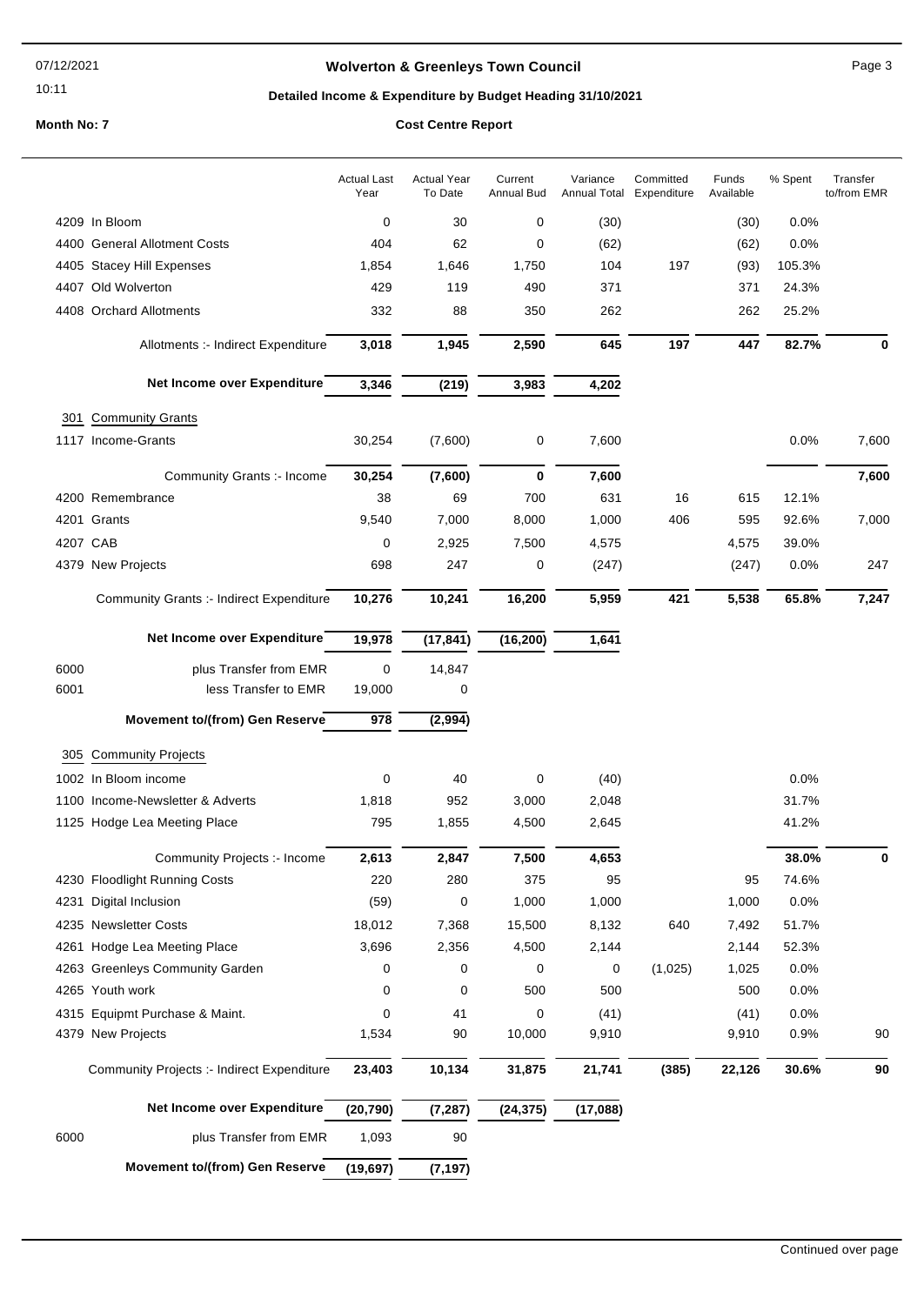10:11

## **Wolverton & Greenleys Town Council Contract Contract Contract Page 4**

## **Detailed Income & Expenditure by Budget Heading 31/10/2021**

**Month No: 7** 

| <b>Cost Centre Report</b> |  |
|---------------------------|--|
|---------------------------|--|

|      |                                                 | <b>Actual Last</b><br>Year | <b>Actual Year</b><br>To Date | Current<br><b>Annual Bud</b> | Variance<br>Annual Total | Committed<br>Expenditure | Funds<br>Available | % Spent | Transfer<br>to/from EMR |
|------|-------------------------------------------------|----------------------------|-------------------------------|------------------------------|--------------------------|--------------------------|--------------------|---------|-------------------------|
|      | 310 Community Events                            |                            |                               |                              |                          |                          |                    |         |                         |
|      | 1105 Income-Twinning                            | 0                          | 0                             | 1,000                        | 1,000                    |                          |                    | 0.0%    |                         |
|      | 1106 Income - Fireworks                         | 0                          | 0                             | 2,300                        | 2,300                    |                          |                    | 0.0%    |                         |
|      | 1107 Income - Town Trail App                    | 0                          | 0                             | 500                          | 500                      |                          |                    | 0.0%    |                         |
|      | 1108 Income-New projects                        | (350)                      | 0                             | $\mathbf 0$                  | 0                        |                          |                    | 0.0%    |                         |
|      | 1109 Income - Summer Festival                   | (120)                      | 0                             | 0                            | 0                        |                          |                    | 0.0%    |                         |
|      | Community Events :- Income                      | (470)                      | 0                             | 3,800                        | 3,800                    |                          |                    | 0.0%    | 0                       |
|      | 4274 Summer Festival                            | 519                        | 0                             | 2,500                        | 2,500                    |                          | 2,500              | 0.0%    |                         |
|      | 4275 Town Twinning                              | 50                         | 0                             | 1,000                        | 1,000                    |                          | 1,000              | 0.0%    |                         |
|      | 4277 Fireworks                                  | 0                          | 1,563                         | 8,500                        | 6,938                    | 1,388                    | 5,550              | 34.7%   |                         |
|      | 4278 Lantern Festival                           | 1,821                      | 0                             | 5,140                        | 5,140                    |                          | 5,140              | 0.0%    |                         |
|      | <b>Community Events :- Indirect Expenditure</b> | 2,390                      | 1,563                         | 17,140                       | 15,578                   | 1,388                    | 14,190             | 17.2%   | 0                       |
|      | Net Income over Expenditure                     | (2,860)                    | (1, 563)                      | (13, 340)                    | (11, 778)                |                          |                    |         |                         |
|      |                                                 |                            |                               |                              |                          |                          |                    |         |                         |
| 6000 | plus Transfer from EMR                          | 1,038                      | 0                             |                              |                          |                          |                    |         |                         |
| 6001 | less Transfer to EMR                            | (574)                      | 0                             |                              |                          |                          |                    |         |                         |
|      | <b>Movement to/(from) Gen Reserve</b>           | (1, 248)                   | (1, 562)                      |                              |                          |                          |                    |         |                         |
| 401  | <b>Town Upkeep</b>                              |                            |                               |                              |                          |                          |                    |         |                         |
|      | 4209 In Bloom                                   | 2,556                      | 135                           | 2,500                        | 2,365                    | 716                      | 1,649              | 34.0%   |                         |
|      | 4300 Christmas Lights Running                   | 0                          | 16                            | 250                          | 234                      |                          | 234                | 6.2%    |                         |
|      | 4301 Christmas Trees                            | 0                          | 0                             | 0                            | 0                        | 14                       | (14)               | 0.0%    |                         |
|      | 4302 Dog Waste Collection                       | 12,713                     | 5,123                         | 12,000                       | 6,878                    |                          | 6,878              | 42.7%   |                         |
|      | 4303 Road Sweeping                              | 1,653                      | 0                             | 0                            | 0                        |                          | 0                  | 0.0%    |                         |
|      | 4310 Caretaker Costs                            | 276                        | 73                            | 100                          | 27                       |                          | 27                 | 72.8%   |                         |
|      | 4315 Equipmt Purchase & Maint.                  | $\mathbf 0$                | $\mathbf 0$                   | $\mathbf 0$                  | 0                        | 2,201                    | (2,201)            | 0.0%    |                         |
|      | 4316 Planting                                   | 15,263                     | 7,686                         | 14,000                       | 6,314                    | 700                      | 5,614              | 59.9%   | 187                     |
|      | 4319 Weed Machine Operation                     | 0                          | 954                           | 0                            | (954)                    |                          | (954)              | 0.0%    |                         |
|      | 4320 Vehicle Running Costs                      | 2,571                      | 1,349                         | 2,000                        | 651                      | 223                      | 428                | 78.6%   |                         |
|      | Town Upkeep :- Indirect Expenditure             | 35,033                     | 15,335                        | 30,850                       | 15,516                   | 3,854                    | 11,661             | 62.2%   | 187                     |
|      | <b>Net Expenditure</b>                          | (35, 033)                  | (15, 335)                     | (30, 850)                    | (15, 516)                |                          |                    |         |                         |
| 6000 | plus Transfer from EMR                          | 2,223                      | 187                           |                              |                          |                          |                    |         |                         |
| 6001 | less Transfer to EMR                            | 240                        | 0                             |                              |                          |                          |                    |         |                         |
|      | <b>Movement to/(from) Gen Reserve</b>           | (33,050)                   | (15, 147)                     |                              |                          |                          |                    |         |                         |
| 405  | <b>Town Upkeep-Projects</b>                     |                            |                               |                              |                          |                          |                    |         |                         |
|      | 4315 Equipmt Purchase & Maint.                  | 0                          | 0                             | 0                            | 0                        | 950                      | (950)              | 0.0%    |                         |